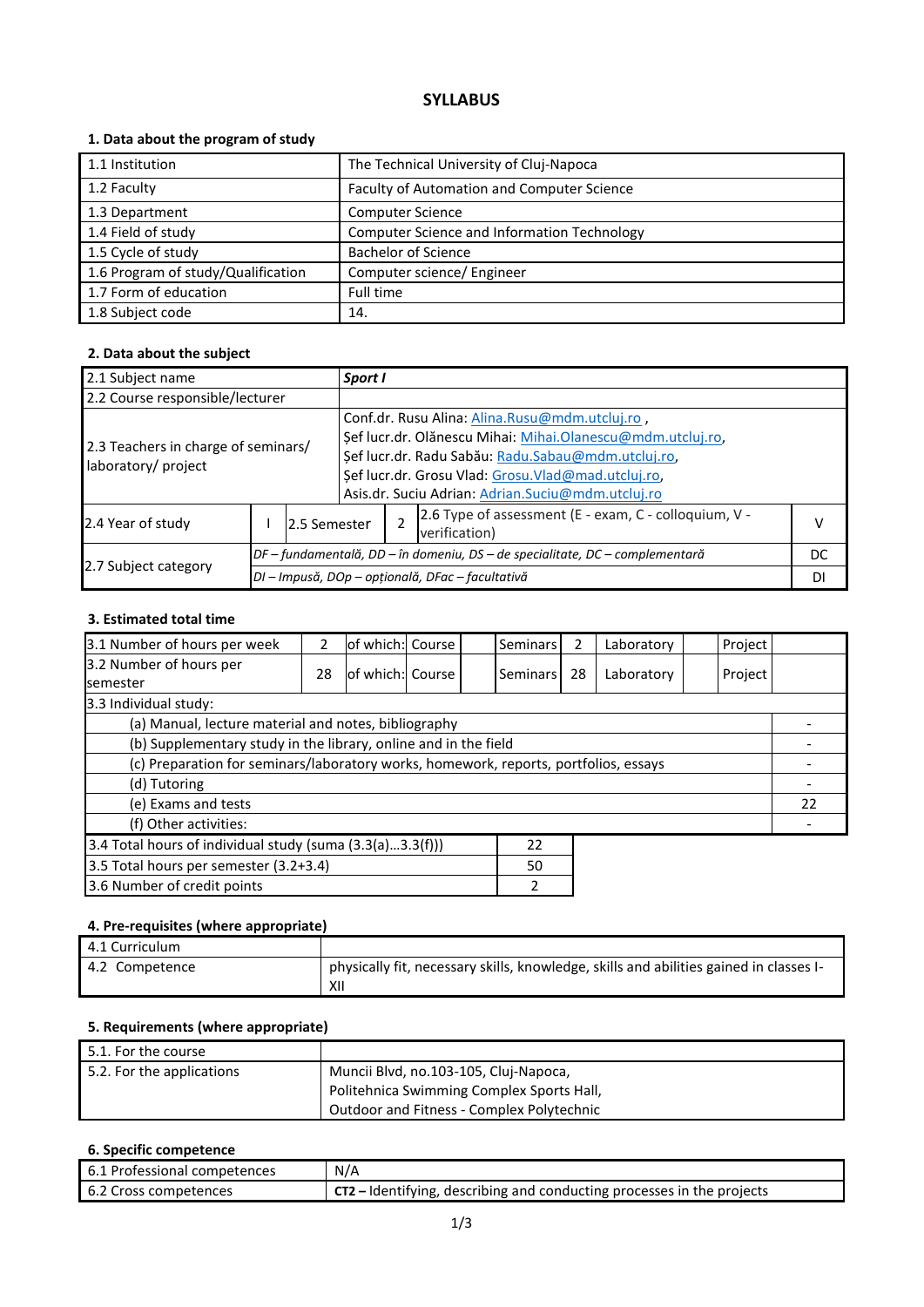| I management field, assuming different roles inside the team and clearly and<br>concisely describing, verbally or in writing, in Romanian and in an international |
|-------------------------------------------------------------------------------------------------------------------------------------------------------------------|
| language, the own results from the activity field.                                                                                                                |

### **7. Discipline objective (as results from the** *key competences gained***)**

| 7.1 General objective   | - ensure the maintenance and improving of health by using exercise in combination<br>with natural quenching factors (air, water, sun, etc.) in order to increase the physical<br>and intellectual work potential and to form personality and character;<br>- ensures normal and harmonious physical development; |
|-------------------------|------------------------------------------------------------------------------------------------------------------------------------------------------------------------------------------------------------------------------------------------------------------------------------------------------------------|
|                         | - ensures recreation, restoration, recovery of the body of students; - increases the body<br>capacity for resistance to illness;                                                                                                                                                                                 |
|                         | - assures the acquisition of skills and skills of general and sportspecific movement;                                                                                                                                                                                                                            |
|                         | - ensures the development of psychomotor skills and moral and willing skills;                                                                                                                                                                                                                                    |
|                         | - ensures the formation of the habit of exercise of physical exercises in leisure time.                                                                                                                                                                                                                          |
| 7.2 Specific objectives | - extending the core of basic movements, application-utilitarian and elementary motor<br>skills, and developing related motor skills                                                                                                                                                                             |
|                         | - Independent practice of physical exercise, games and various sports                                                                                                                                                                                                                                            |
|                         | - manifestation of team spirit and competition, depending on a system of accepted                                                                                                                                                                                                                                |
|                         | rules                                                                                                                                                                                                                                                                                                            |

#### **8. Contents**

| 8.2 Applications - Seminars/Laboratory/Project                       | Hours | Teaching methods | <b>Notes</b> |  |
|----------------------------------------------------------------------|-------|------------------|--------------|--|
| Improvement and maintenance of health, athletic ability and          |       |                  |              |  |
| fitness                                                              |       |                  |              |  |
| Improving technical exercises learned before using tactic tasks      |       |                  |              |  |
| Automatization of technical and tactics in game conditions           |       |                  |              |  |
| (competition).                                                       |       | interactive      |              |  |
| Learning regulations of different sports, to be able to practice and |       |                  |              |  |
| organize leisure-time sport activity.                                |       |                  |              |  |
| Necessary skills to practice independent physical activity           |       |                  |              |  |
| Improving the drills, combinations, schemes in different sport       |       |                  |              |  |
| games                                                                |       |                  |              |  |
| Close the school situation by passing physical test                  |       |                  |              |  |
| Bibliography                                                         |       |                  |              |  |
| Curs de Educație fizică – Litografiat UTC-N<br>1.                    |       |                  |              |  |
| Dezvoltare fizică generală pentru studenți - UTC-N<br>2.             |       |                  |              |  |
| Cultură fizică pentru tineret - UTPRES<br>3.                         |       |                  |              |  |

*\* Se vor preciza, după caz: tematica seminariilor, lucrările de laborator, tematica și etapele proiectului.*

# **9. Bridging course contents with the expectations of the representatives of the community, professional associations and employers in the field**

The acquired skills will be required for employees who work in environments that require physical activity

# **10. Evaluation**

| Activity type | Assessment criteria                                                                                                                             | Assessment methods                                                                                                                                                                                         | Weight in the<br>final grade |
|---------------|-------------------------------------------------------------------------------------------------------------------------------------------------|------------------------------------------------------------------------------------------------------------------------------------------------------------------------------------------------------------|------------------------------|
| Course        |                                                                                                                                                 |                                                                                                                                                                                                            |                              |
| Seminar       | <b>Medical Exemptions:</b><br>Minimum 5 attendance to support the<br>essay (assessment).<br>At least 5 attendance to support control<br>samples | The theme for the essay is<br>chosen from the exposed topics<br>in the first month of the<br>semester. Presentation of the<br>essay.<br>Initial testing at the beginning of<br>the semester (the 4 control | 100%                         |